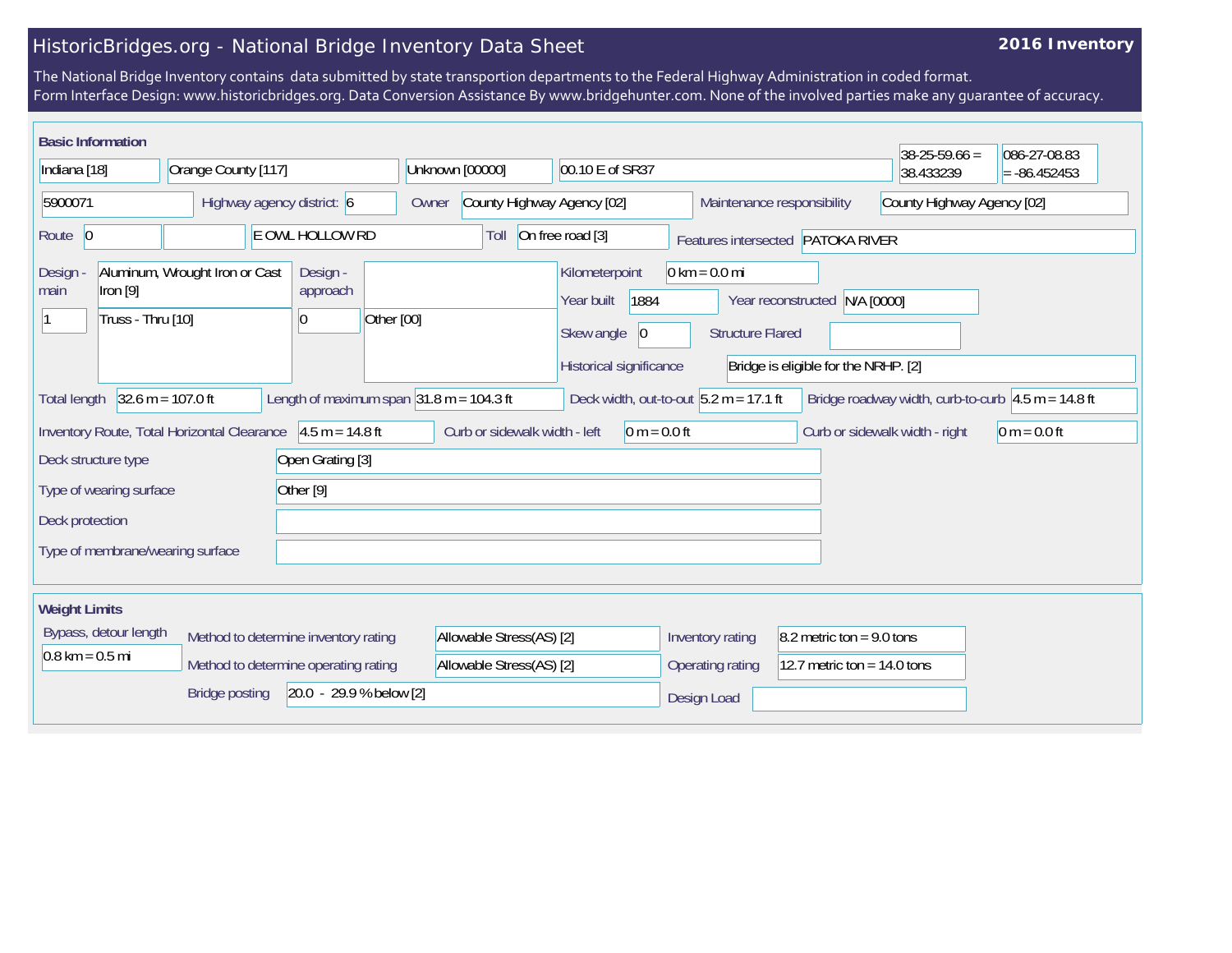| <b>Functional Details</b>                                                                                                                           |                                                                                        |  |  |  |  |  |  |  |  |  |
|-----------------------------------------------------------------------------------------------------------------------------------------------------|----------------------------------------------------------------------------------------|--|--|--|--|--|--|--|--|--|
| Average daily truck traffi 5<br>Average Daily Traffic<br>150                                                                                        | Year 2014<br>230<br>2034<br>%<br>Future average daily traffic<br>Year                  |  |  |  |  |  |  |  |  |  |
| Road classification<br>Local (Rural) [09]                                                                                                           | $4.3 m = 14.1 ft$<br>Lanes on structure<br>Approach roadway width                      |  |  |  |  |  |  |  |  |  |
| Type of service on bridge Highway [1]                                                                                                               | Direction of traffic One lane bridge for 2 - way traffic [3]<br>Bridge median          |  |  |  |  |  |  |  |  |  |
| Parallel structure designation<br>No parallel structure exists. [N]                                                                                 |                                                                                        |  |  |  |  |  |  |  |  |  |
| Type of service under bridge<br>Waterway [5]                                                                                                        | Navigation control<br>$ 0\rangle$<br>Lanes under structure                             |  |  |  |  |  |  |  |  |  |
| Navigation horizontal clearance $\overline{0} = N/A$<br>$0 = N/A$<br>Navigation vertical clearanc                                                   |                                                                                        |  |  |  |  |  |  |  |  |  |
| Minimum vertical clearance over bridge roadway<br>$3.66 \text{ m} = 12.0 \text{ ft}$<br>Minimum navigation vertical clearance, vertical lift bridge |                                                                                        |  |  |  |  |  |  |  |  |  |
| Minimum lateral underclearance reference feature Feature not a highway or railroad [N]                                                              |                                                                                        |  |  |  |  |  |  |  |  |  |
| Minimum lateral underclearance on left $0 = N/A$<br>Minimum lateral underclearance on right $0 = N/A$                                               |                                                                                        |  |  |  |  |  |  |  |  |  |
| Minimum vertical underclearance reference feature Feature not a highway or railroad [N]<br>Minimum Vertical Underclearance $ 0 = N/A$               |                                                                                        |  |  |  |  |  |  |  |  |  |
| Appraisal ratings - underclearances N/A [N]                                                                                                         |                                                                                        |  |  |  |  |  |  |  |  |  |
|                                                                                                                                                     |                                                                                        |  |  |  |  |  |  |  |  |  |
| <b>Repair and Replacement Plans</b>                                                                                                                 |                                                                                        |  |  |  |  |  |  |  |  |  |
| Type of work to be performed                                                                                                                        | Work to be done by contract [1]<br>Work done by                                        |  |  |  |  |  |  |  |  |  |
| Bridge rehabilitation because of general structure<br>deterioration or inadequate strength. [35]                                                    | 600000<br>100000<br>Bridge improvement cost<br>Roadway improvement cost                |  |  |  |  |  |  |  |  |  |
|                                                                                                                                                     | $32.6 m = 107.0 ft$<br>Length of structure improvement<br>Total project cost<br>800000 |  |  |  |  |  |  |  |  |  |
|                                                                                                                                                     | 2012<br>Year of improvement cost estimate                                              |  |  |  |  |  |  |  |  |  |
|                                                                                                                                                     | Border bridge - state<br>Border bridge - percent responsibility of other state         |  |  |  |  |  |  |  |  |  |
|                                                                                                                                                     | Border bridge - structure number                                                       |  |  |  |  |  |  |  |  |  |